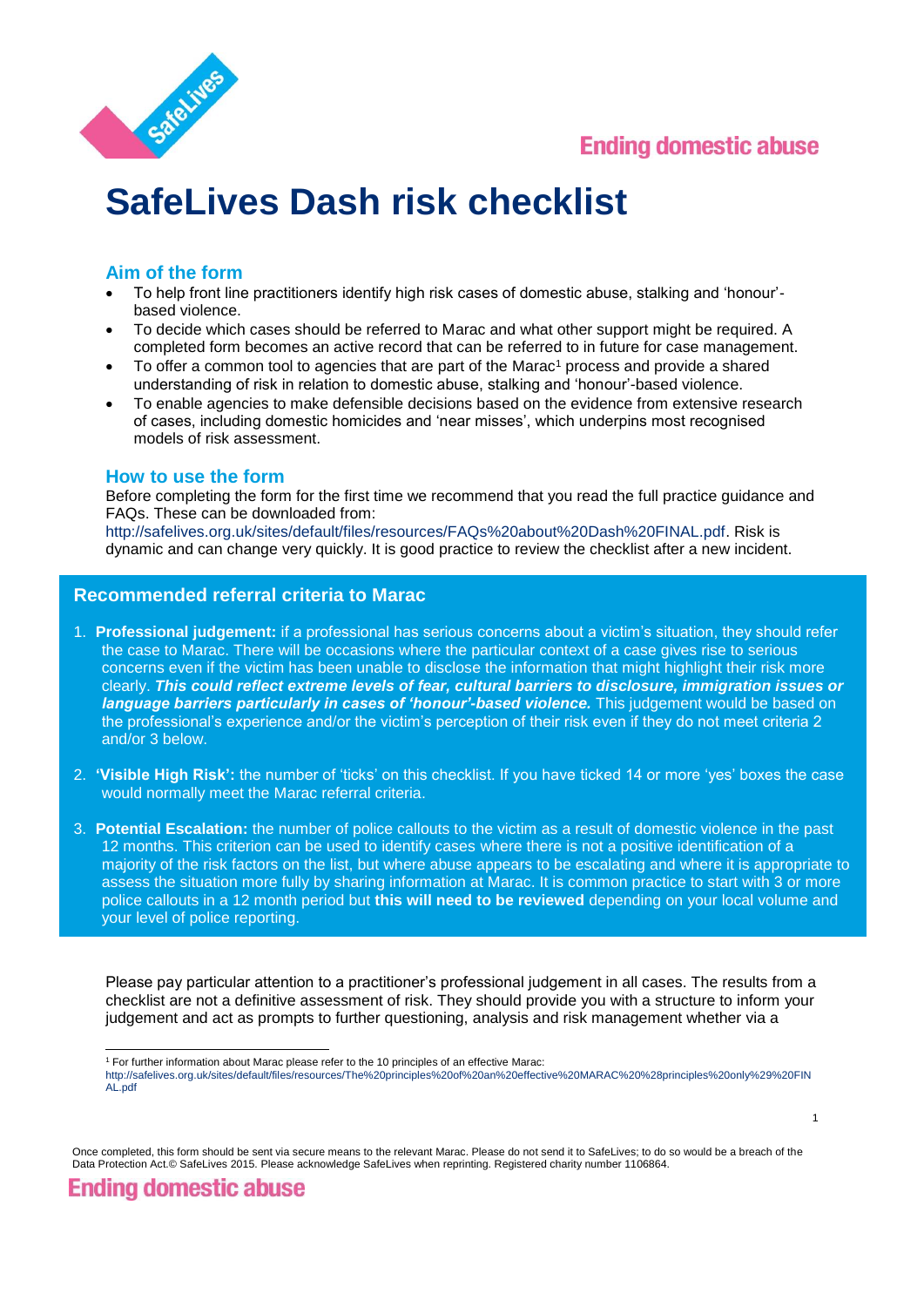Marac or in another way. **The responsibility for identifying your local referral threshold rests with your local Marac.** 

### **What this form is not**

This form will provide valuable information about the risks that children are living with but it is not a full risk assessment for children. The presence of children increases the wider risks of domestic violence and step children are particularly at risk. If risk towards children is highlighted you should consider what referral you need to make to obtain a full assessment of the children's situation.

### **SafeLives Dash risk checklist for use by Idvas and other non-police agencies2 for identification of risks when domestic abuse, 'honour'- based violence and/or stalking are disclosed**

| Please explain that the purpose of asking these questions is for the<br>safety and protection of the individual concerned.                                                                                                                                                           |                   |                   |                   |                                                                                |
|--------------------------------------------------------------------------------------------------------------------------------------------------------------------------------------------------------------------------------------------------------------------------------------|-------------------|-------------------|-------------------|--------------------------------------------------------------------------------|
| Tick the box if the factor is present. Please use the comment box at the<br>end of the form to expand on any answer.<br>It is assumed that your main source of information is the victim. If this is<br>not the case, please indicate in the right hand column                       | YES               | $\frac{0}{2}$     | KNOW<br>T'NOQ     | <b>State source</b><br>of info if not<br>the victim<br>(eg police)<br>officer) |
| 1. Has the current incident resulted in injury?<br>Please state what and whether this is the first injury.                                                                                                                                                                           | $\Box$            | $\Box$            | $\Box$            |                                                                                |
| 2. Are you very frightened?<br>Comment:                                                                                                                                                                                                                                              | $\Box$            | $\Box$            | $\vert \ \ \vert$ |                                                                                |
| 3. What are you afraid of? Is it further injury or violence?<br>Please give an indication of what you think [name of abuser(s)] might do<br>and to whom, including children.<br>Comment:                                                                                             | $\Box$            | $\vert \ \ \vert$ | $\vert \ \ \vert$ |                                                                                |
| 4. Do you feel isolated from family/friends?<br>le, does [name of abuser(s)] try to stop you from seeing<br>friends/family/doctor or others?<br>Comment:                                                                                                                             | $\vert \ \ \vert$ | $\vert \ \ \vert$ | $\vert \ \ \vert$ |                                                                                |
| 5. Are you feeling depressed or having suicidal thoughts?                                                                                                                                                                                                                            | $\Box$            | $\vert \ \ \vert$ | $\vert \ \ \vert$ |                                                                                |
| 6. Have you separated or tried to separate from [name of abuser(s)]<br>within the past year?                                                                                                                                                                                         | $\vert \ \ \vert$ | $\Box$            | $\vert \ \ \vert$ |                                                                                |
| 7. Is there conflict over child contact?                                                                                                                                                                                                                                             | $\Box$            | $\Box$            | П                 |                                                                                |
| 8. Does [name of abuser(s)] constantly text, call, contact, follow, stalk or<br>harass you?<br>Please expand to identify what and whether you believe that this is done<br>deliberately to intimidate you? Consider the context and behaviour of what<br>is being done.              | $\Box$            | $\Box$            | $\Box$            |                                                                                |
| 9. Are you pregnant or have you recently had a baby (within the last 18<br>months)?                                                                                                                                                                                                  | П                 | П                 | П                 |                                                                                |
| 10. Is the abuse happening more often?                                                                                                                                                                                                                                               | $\Box$            | $\Box$            | $\Box$            |                                                                                |
| 11. Is the abuse getting worse?                                                                                                                                                                                                                                                      | П                 | $\Box$            | $\vert \ \ \vert$ |                                                                                |
| 12. Does [name of abuser(s)] try to control everything you do and/or are<br>they excessively jealous?<br>For example: in terms of relationships; who you see; being 'policed' at<br>home; telling you what to wear. Consider 'honour'-based violence (HBV)<br>and specify behaviour. | $\Box$            | $\Box$            | ⊔                 |                                                                                |

l <sup>2</sup> Note: This checklist is consistent with the ACPO endorsed risk assessment model DASH 2009 for the police service.

Once completed, this form should be sent via secure means to the relevant Marac. Please do not send it to SafeLives; to do so would be a breach of the Data Protection Act.© SafeLives 2015. Please acknowledge SafeLives when reprinting. Registered charity number 1106864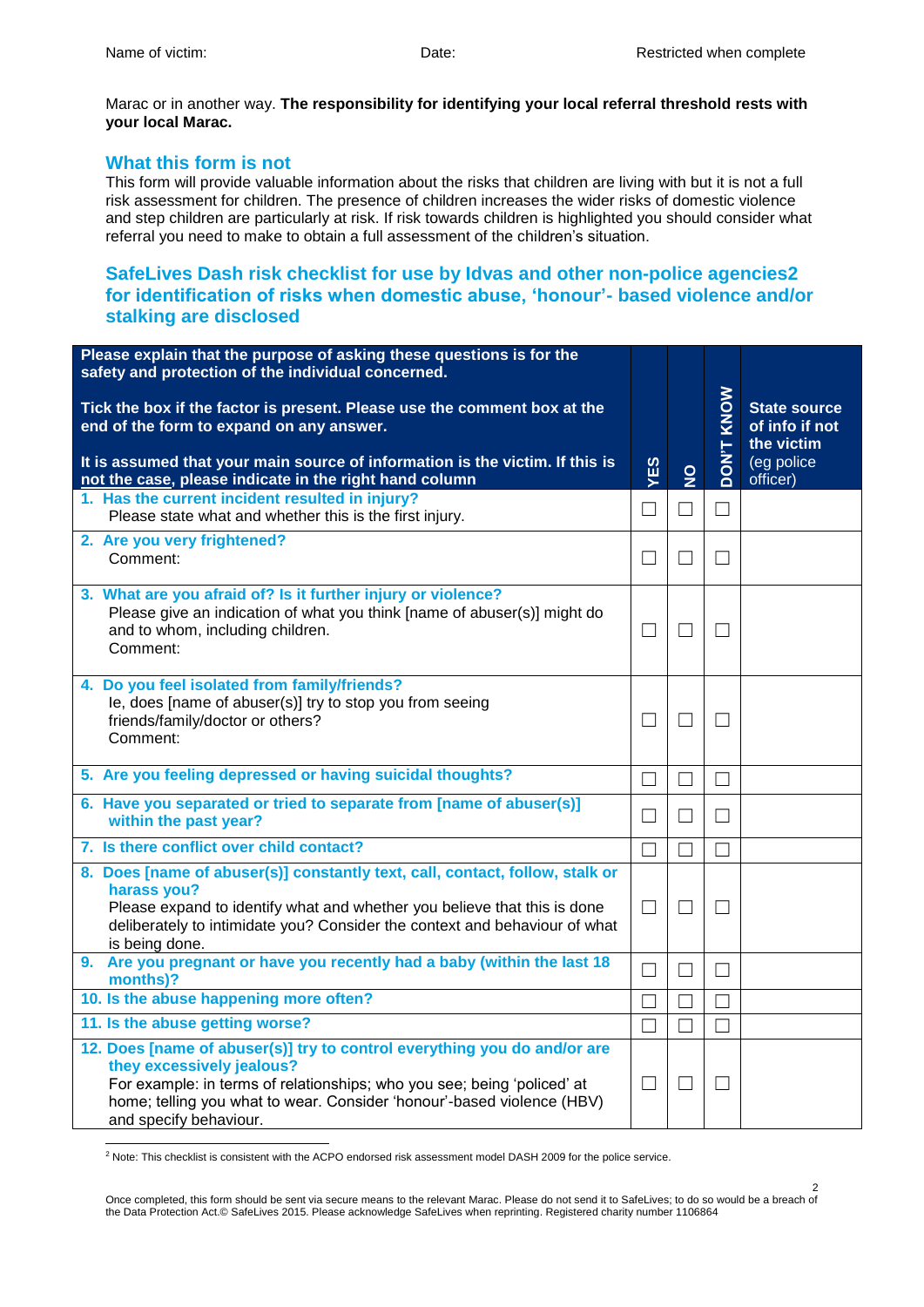| 13. Has [name of abuser(s)] ever used weapons or objects to hurt you?                                                                                                                                                                                                                                                                                                                                               |                |                   |                                |                                |
|---------------------------------------------------------------------------------------------------------------------------------------------------------------------------------------------------------------------------------------------------------------------------------------------------------------------------------------------------------------------------------------------------------------------|----------------|-------------------|--------------------------------|--------------------------------|
| 14. Has [name of abuser(s)] ever threatened to kill you or someone else<br>and you believed them?<br>If yes, tick who:<br>You<br>ш<br>Children<br>$\Box$<br>Other (please specify)<br>$\Box$                                                                                                                                                                                                                        | $\Box$         | $\Box$            |                                |                                |
| 15. Has [name of abuser(s)] ever attempted to strangle / choke / suffocate<br>/ drown you?                                                                                                                                                                                                                                                                                                                          | $\Box$         |                   |                                |                                |
| Tick the box if the factor is present. Please use the comment box at the<br>end of the form to expand on any answer.                                                                                                                                                                                                                                                                                                | YES            | $\frac{9}{2}$     | $\overline{6}$<br>i<br>So<br>Š | <b>State source</b><br>of info |
| 16. Does [name of abuser(s)] do or say things of a sexual nature that<br>make you feel bad or that physically hurt you or someone else?<br>If someone else, specify who.                                                                                                                                                                                                                                            | $\Box$         | П                 | $\Box$                         |                                |
| 17. Is there any other person who has threatened you or who you are<br>afraid of?<br>If yes, please specify whom and why. Consider extended family if HBV.                                                                                                                                                                                                                                                          | ⊔              | $\Box$            | $\Box$                         |                                |
| 18. Do you know if [name of abuser(s)] has hurt anyone else?<br>Consider HBV. Please specify whom, including the children, siblings or<br>elderly relatives:<br>Children<br>$\perp$<br>Another family member<br>П<br>Someone from a previous relationship<br>$\Box$<br>Other (please specify)<br>П                                                                                                                  | $\mathbb{R}^n$ | $\vert \ \ \vert$ | $\vert \ \ \vert$              |                                |
| 19. Has [name of abuser(s)] ever mistreated an animal or the family pet?                                                                                                                                                                                                                                                                                                                                            | $\Box$         | П                 | П                              |                                |
| 20. Are there any financial issues?<br>For example, are you dependent on [name of abuser(s)] for money/have<br>they recently lost their job/other financial issues?                                                                                                                                                                                                                                                 | ⊔              | $\mathsf{L}$      | $\Box$                         |                                |
| 21. Has [name of abuser(s)] had problems in the past year with drugs<br>(prescription or other), alcohol or mental health leading to problems<br>in leading a normal life?<br>If yes, please specify which and give relevant details if known.<br><b>Drugs</b><br>Alcohol<br>Mental health<br>22. Has [name of abuser(s)] ever threatened or attempted suicide?                                                     |                |                   |                                |                                |
| 23. Has [name of abuser(s)] ever broken bail/an injunction and/or formal<br>agreement for when they can see you and/or the children?<br>You may wish to consider this in relation to an ex-partner of the<br>perpetrator if relevant.<br><b>Bail conditions</b><br>□<br>Non Molestation/Occupation Order<br>П<br>Child contact arrangements<br>П<br><b>Forced Marriage Protection Order</b><br>$\Box$<br>Other<br>П |                |                   |                                |                                |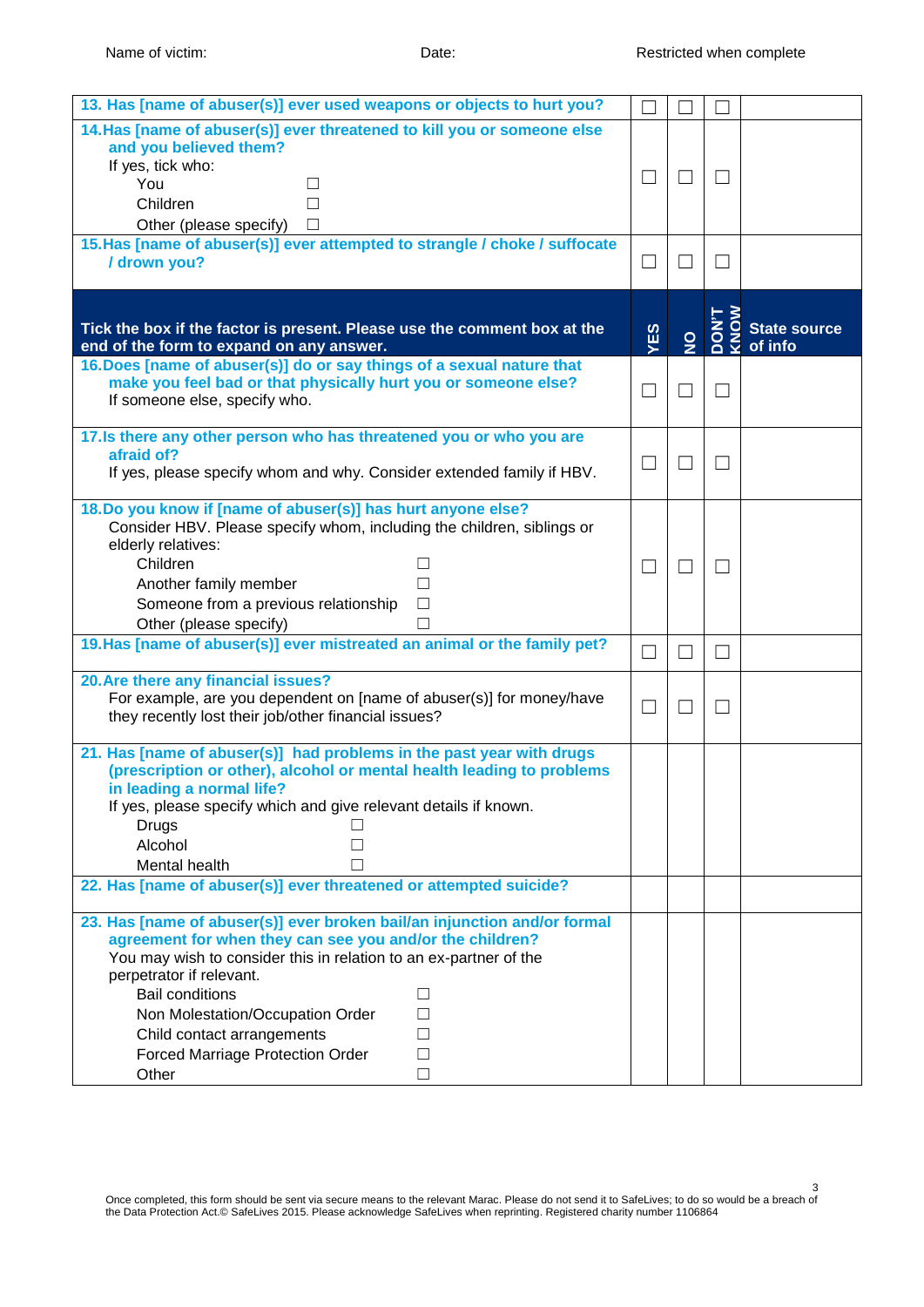| police or has a criminal history?<br>If yes, please specify:<br>Domestic abuse<br>Sexual violence<br>Other violence<br>Other | 24.Do you know if [name of abuser(s)] has ever been in trouble with the |  |  |
|------------------------------------------------------------------------------------------------------------------------------|-------------------------------------------------------------------------|--|--|
| <b>Total 'yes' responses</b>                                                                                                 |                                                                         |  |  |

# **For consideration by professional**

| Is there any other relevant information<br>(from victim or professional) which may<br>increase risk levels? Consider victim's<br>situation in relation to disability, substance<br>misuse, mental health issues, cultural /<br>language barriers, 'honour'- based<br>systems, geographic isolation and<br>minimisation.<br>Are they willing to engage with your<br>service? Describe. |  |
|---------------------------------------------------------------------------------------------------------------------------------------------------------------------------------------------------------------------------------------------------------------------------------------------------------------------------------------------------------------------------------------|--|
| Consider abuser's occupation / interests.<br>Could this give them unique access to<br>weapons? Describe.                                                                                                                                                                                                                                                                              |  |
| What are the victim's greatest priorities to<br>address their safety?                                                                                                                                                                                                                                                                                                                 |  |

| Do you believe that there are reasonable grounds for<br>referring this case to MARAC?             | Yes<br>No.            |
|---------------------------------------------------------------------------------------------------|-----------------------|
| If yes, have you made a referral?                                                                 | Yes<br>No.            |
| <b>Signed</b>                                                                                     | <b>Date</b>           |
| Do you believe that there are risks facing the children in the<br>family?                         | Yes<br>No.            |
| If yes, please confirm if you have<br>Yes<br>made a referral to safeguard the<br>No.<br>children? | Date referral<br>made |
| <b>Signed</b>                                                                                     | <b>Date</b>           |
| <b>Name</b>                                                                                       |                       |

#### **Practitioner's notes**

Once completed, this form should be sent via secure means to the relevant Marac. Please do not send it to SafeLives; to do so would be a breach of the Data Protection Act.© SafeLives 2015. Please acknowledge SafeLives when reprinting. Registered charity number 1106864